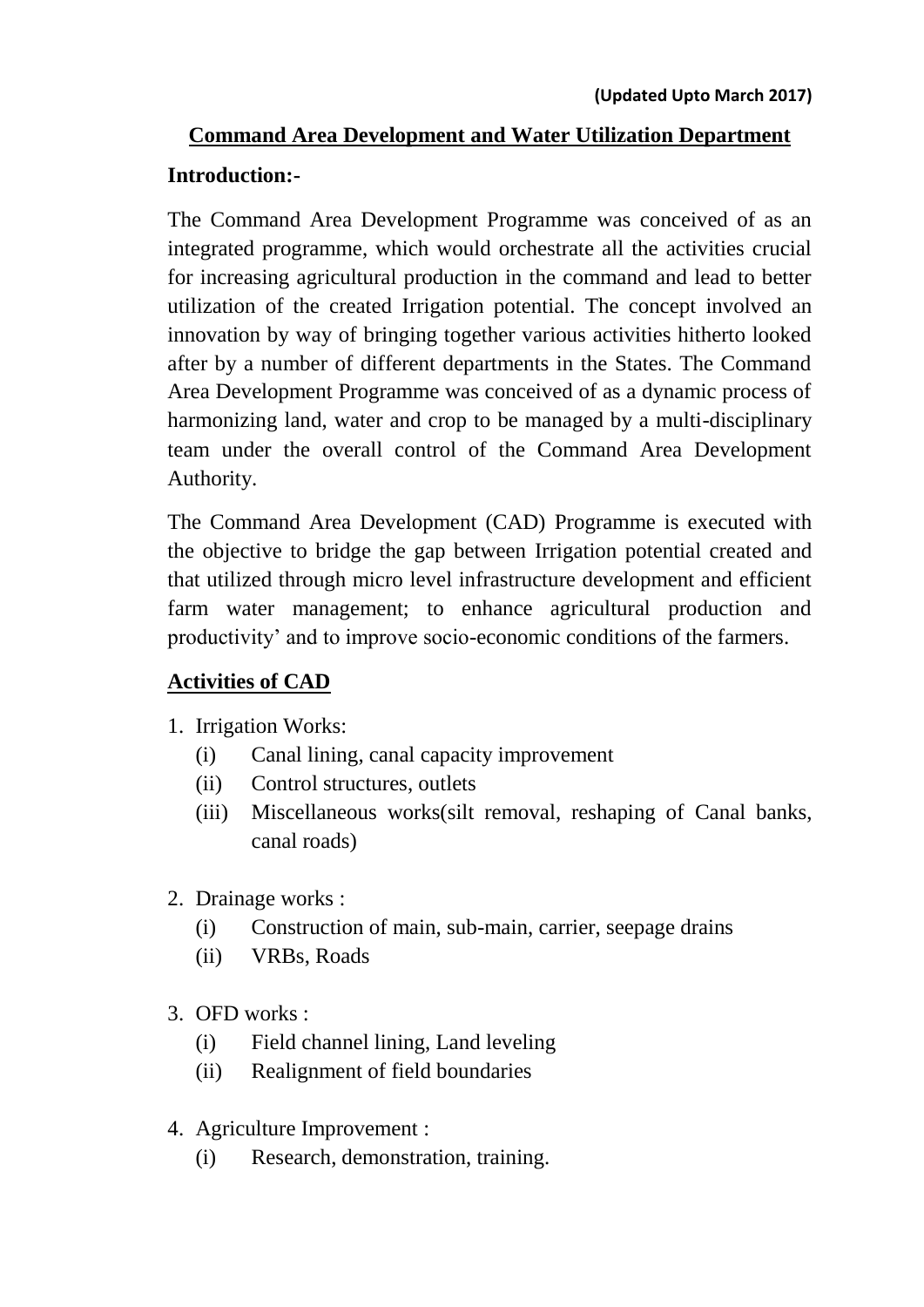Under Command Area Development and Water Management (CADWM) programme of Ministry of Water Resources, Government of India, works of construction of pucca water courses for land development works have been taken up in Sidhmukh Nohar Irrigation Project, Amar Singh Sub Branch, Gang Canal Phase I, Gang Canal Phase II, Bhakra Canal Project, Bisalpur Project and Chambal Project respectively for which expenditure shall be borne by Government of India (GoI) and Government of Rajasthan (GoR). OFD works and lining of field channels are being executed to enhance the irrigation potential under Centrally sponsored Scheme of CADWM, MoWR, GoI.

The details of various ongoing Projects under CADWM are:-

#### 1. **Sidhmukh Nohar Irrigation Project** :

- Sidhmukh Nohar Irrigation Project was included by the MoWR, GoI, under CADWM Programme on 17.09.2003 and the project was to be completed in six years i.e. by March 2009 in CCA of 1,11,458 hectare at an estimated cost of Rs. 181.17 crores.
- The construction of pucca water courses was in progress since the year 2004-05 and by March 2014 in 101042 hectare completed.
- However, in March 2014 the CCA was re-evaluated as 1,24,864 hectare. So, for the completion of balance CCA in 23822 hectare, the revised MoU for extension of project upto 2017-18 was prepared.
- The work of construction of pucca water courses has been completed with the expenditure of Rs 146.38 crores in 102562 Ha of command area up to March 2016.
- Target for the financial year 2016-17 is 3500 ha with the Budget Outlay of Rs 240.00 lacs. The OFD works has been completed during FY 2016-17 upto March 2017 is 1203 ha area with the expenditure of Rs 207.99 lacs.
- The total work since beginning completed in 103765 hectare up to March 2017 with an expenditure of Rs. 148.46 crores.

## 2. **Amar Singh Sub Branch** :

- Amar Singh Sub Branch Project was included by the MoWR, GoI, under CADWM Programme on 31.08.1998 and the project was to be completed in ten years i.e. by March 2008 in CCA of 67,211 hectare at an estimated cost of Rs. 67.74 crores.
- The construction of pucca water courses was in progress since the year 2005-06. In 2007-08, the Jassana canal system was shifted to SNIP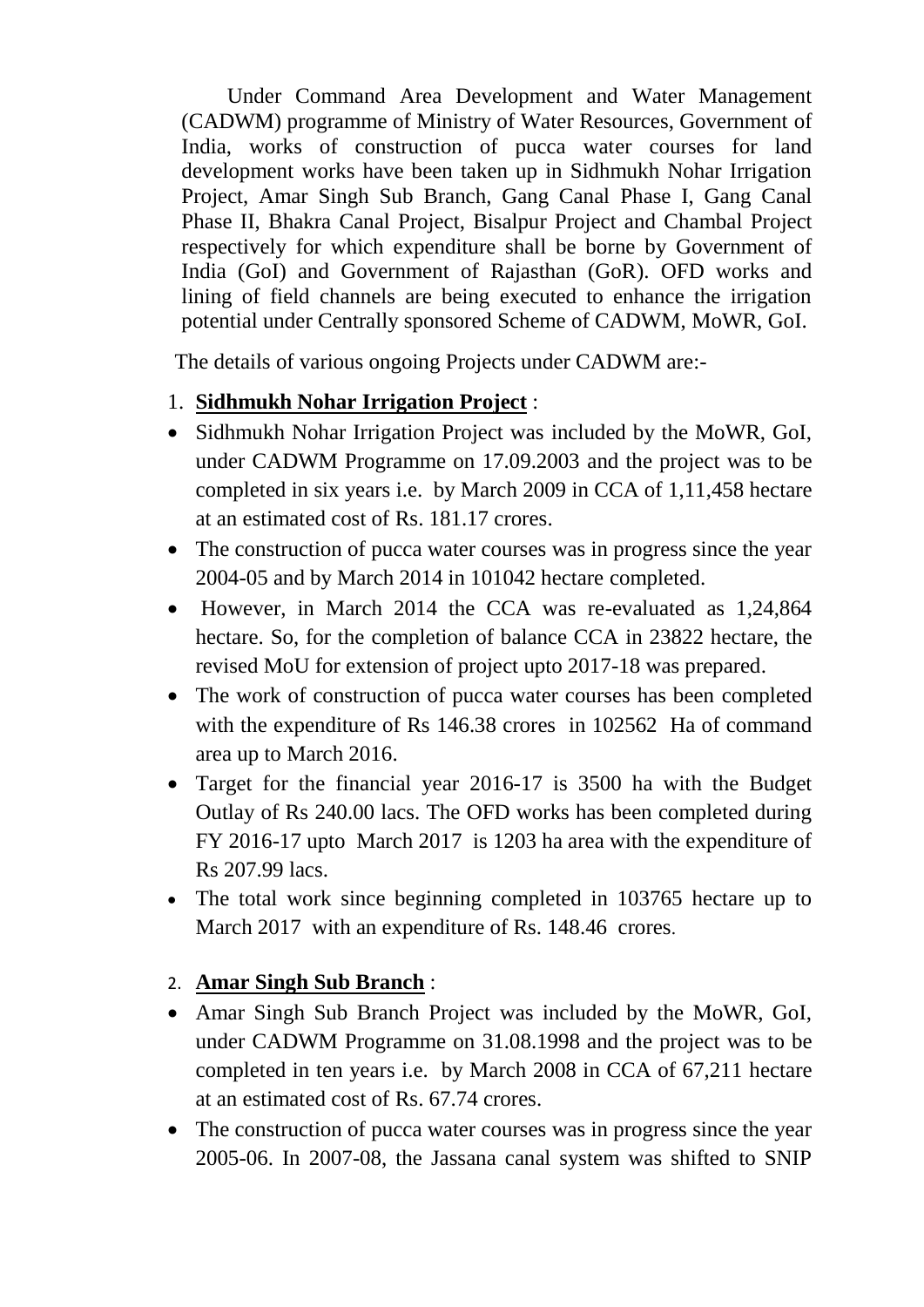and therefore the net CCA for remaining portion was calculated as 50702 hectare.

- However, in March 2014 the CCA was re-evaluated as 44,425 hectare. So, for the completion of balance CCA in 11720 hectare, the revised MoU for extension of project upto 2017-18 was prepared.
- The work of construction of pucca water courses has been completed with the expenditure of Rs 75.20 crores in 34731 Ha of command area up to March 2016.
- Target for the financial year 2016-17 is 3500 ha. with the Budget Outlay of Rs 240.00 lacs. The OFD works has been completed during FY 2016-17 upto March 2017 in 545 ha area with the expenditure of Rs 58.46 lacs.
- The total work since beginning completed in 35276 hectare up to March 2017 with an expenditure of Rs. 75.78 Crores.

## 3. **Bisalpur Project** :

- Bisalpur Project was sanctioned by Government of India on 31.08.2006 for Rs. 129.34 crores. It was proposed to construct pucca water courses in its total command of 81621 Ha.
- The work of construction of pucca water courses has been completed with the expenditure of Rs 119.81 crores in 57775 Ha of command area up to March 2016.
- Target for the financial year 2016-17 is 10000 ha. with the Budget Outlay of Rs 2243.76 lacs. The OFD works has been completed during FY 2016-17 upto March 2017 in 1473 ha. with the expenditure of Rs 583.957 lacs.
- The total work since beginning completed in 59248 hectare up to March 2017 with an expenditure of Rs. 125.65 Crores.

## 4. **Chambal Project** :

- Chambal Project was started in the year 1974 for a total Command Area of 2,29,000 Ha. in Rajasthan.
- The work of construction of pucca water courses has been completed in 146554 Ha. of command area up to March 2016.
- Target for the financial year 2016-17 is 9000 ha with the Budget Outlay of Rs 1793.42 lacs The OFD works has been completed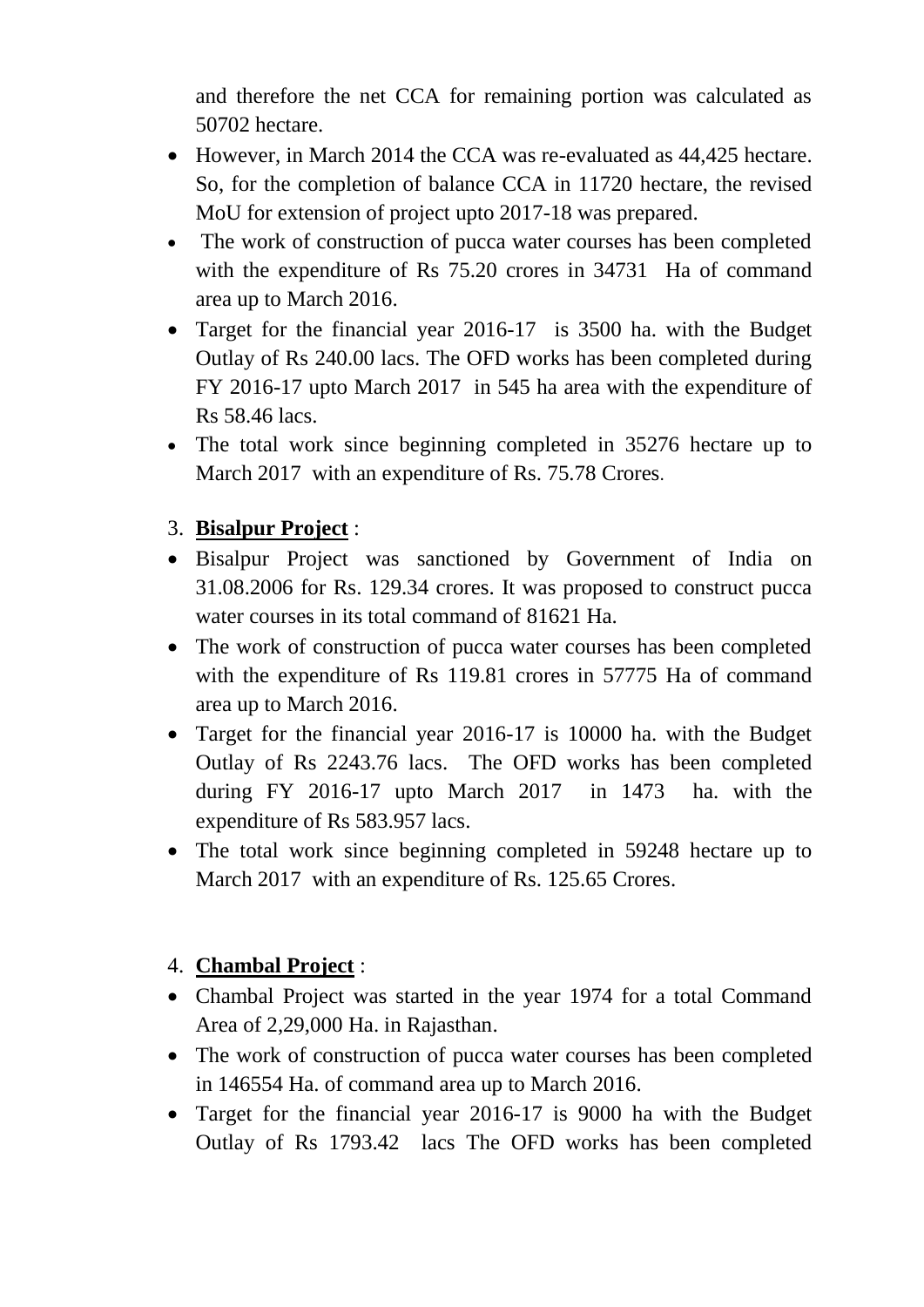during FY 2016-17 upto March 2017 in 4688 ha with the expenditure of Rs 1033.20 lacs.

• The total work since beginning completed in 151242 hectare up to March 2017 with an expenditure of Rs. 358.87 Crores

## 5. **Bhakra Canal Project**

- The Bhakra Canal Irrigation Project is a New Project which envisages construction of OFD Works in 1, 13,420 ha CCA with an estimated cost of Rs.451.00 Crores based on 12th Plan Guidelines issued by CADWM, MoWR, Government of India. Total area also includes 10% Command area to be treated by micro irrigation.
- The project has been sanctioned for inclusion in CADWM programme of MoWR, GoI vide letter No. N - 19011 /3/2015/CADWM on dated 28.09.2015 for Rs. 37087.7 lacs. The project is to be completed in two years i.e. by March 2017.
- The work of construction of pucca water courses is ongoing and with the expenditure of Rs 991.45 lacs in 6013 hectare completed upto March 2016.
- Target for the financial year 2016-17 is 24500 ha with the Budget Outlay of Rs 2180.00 lacs The OFD works has been completed during FY 2016-17 upto March 2017 in 19718 ha with the expenditure of Rs 3708.54 lacs.
- The total work since beginning completed in 25731 hectare up to March 2017 with an expenditure of Rs. 47.00 crores.

## 6. **Gang Canal Project Phase-II**

- The Gang Nahar Irrigation Project Phase-II is a New Project which envisages construction of OFD Works in 44875 ha CCA with an estimated cost of Rs.185.00 Crores based on 12th Plan Guidelines issued by CADWM, MoWR, Government Of India.
- The project has been sanctioned for inclusion in CADWM programme of MoWR, GoI vide letter No. N - 19011/4/2015/CADWM on dated 28.09.2015 for Rs. 14673.9 lacs. The project is to be completed in two years i.e. by March 2017.
- The work of construction of pucca water courses is ongoing and with an expenditure of Rs. 132.73 lacs in 1389 hectare completed upto March 2016,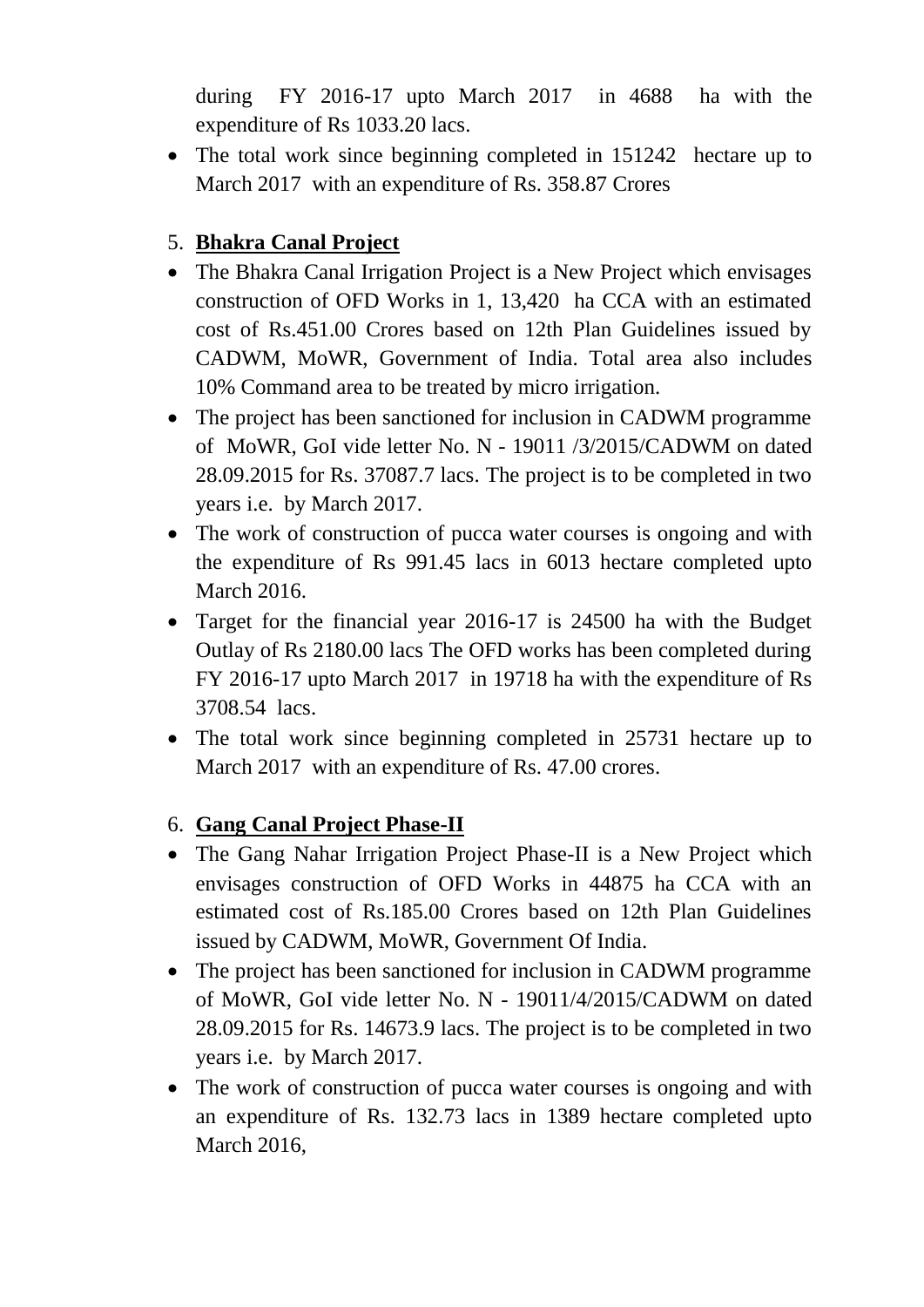- Target for the financial year 2016-17 is 7000 ha with the Budget Outlay of Rs 260.00 lacs The OFD works has been completed during FY 2016-17 upto March 2017 in 6863 ha with the expenditure of Rs 1043.64 lacs.
- The total work since beginning completed in 8252 hectare up to March 2017 with an expenditure of Rs 11.77 crores.

#### 7. **Gang Canal Phase I (NEW)**

- Gang Canal Project was sanctioned by Government of India in January, 2011 for Rs.538 crores. It was proposed to construct pucca water courses in CCA of 1,83,216 Ha.
- The work of construction of pucca water courses has been completed with the expenditure of Rs. 217.54 crores in 68739 Ha of Command area up to March 2015. The Gang Canal project was closed at this point by GoI which later on sanctioned as Gang Canal Project Phase I.
- The Gang Canal Project Phase I (New) as per the XII Plan Guidelines was included by the MoWR, RD & GR, GoI under CADWM Programme on 14.03.2016 in CCA of 1,18,252 hectare at an estimated cost of Rs.386.68 crores. The project is to be completed in two years i.e. by March 2017.
- Target for the financial year 2015-16 is 31000 ha with the Budget Outlay of Rs. 7746.73 lacs. The OFD works has been completed during FY 2015-16 up to March 2016 is 32609 ha with the expenditure of Rs 7850.35 lacs.
- The total work completed during FY 2015-16 up to March 2016 is 32609 ha with the expenditure of Rs 78.51 crores.
- Target for the financial year 2016-17 is 17500 ha with the Budget Outlay of Rs 6478.02 lacs The OFD works has been completed during FY 2016-17 upto March 2017 in 21401 ha with the expenditure of Rs 6384.48 lacs.
- The total work since beginning completed in 54010 hectare up to March 2017 with an expenditure of Rs. 142.35 crores.